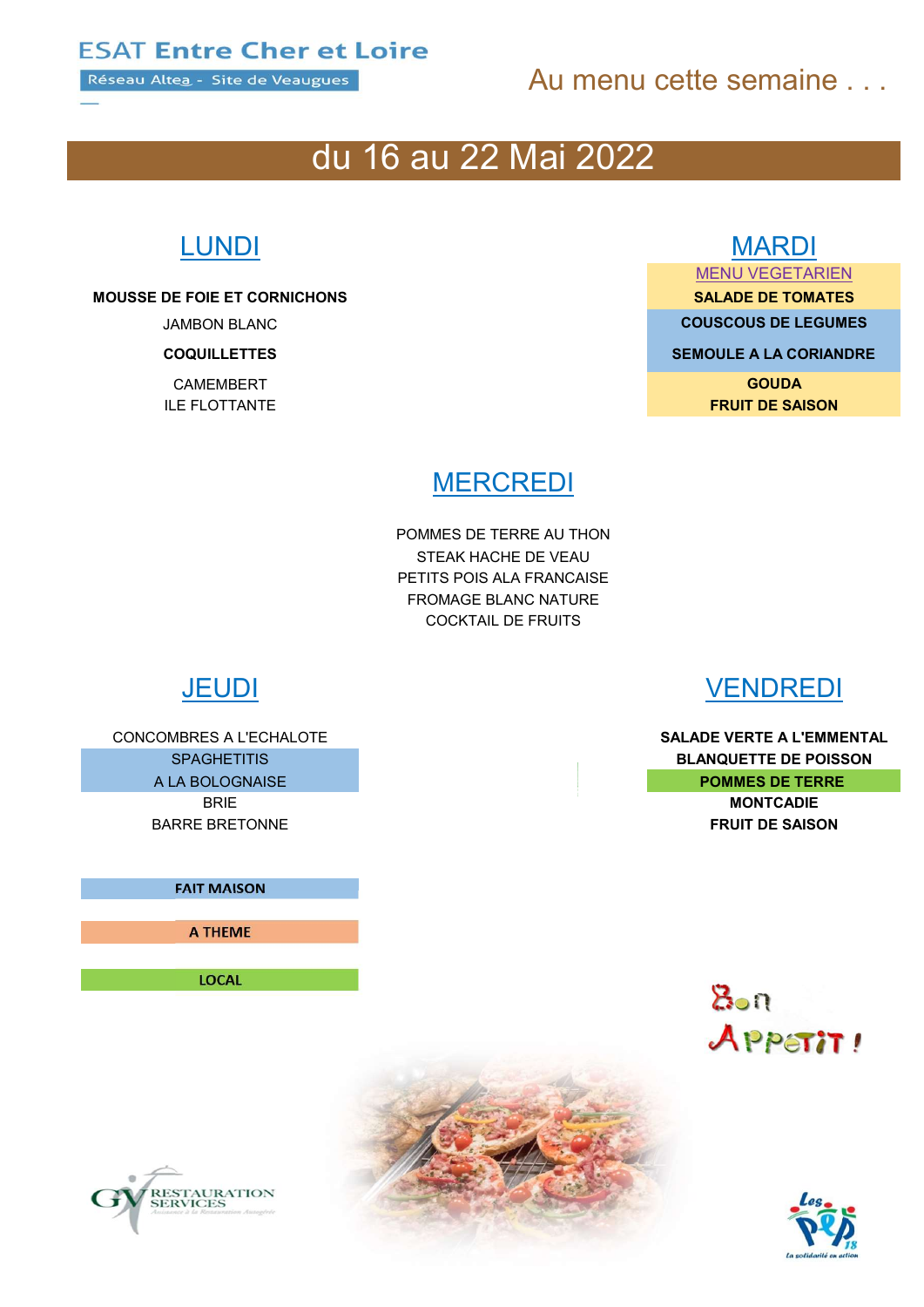Réseau Altea - Site de Veaugues

## Au menu cette semaine . . .

## du 23 au 29 Mai 2022

MACEDOINE DE LEGUMES **TABOULE** ESCALOPE DE DINDE GRILLEE **Australia et al. 1999 CONELETTE HARICOTS VERTS PERSILLES GRATIN DE COURGETTES** TOMME BLANCHE EMMENTAL BEIGNET AU SUCRE FRUIT DE SAISON

## LUNDI MARDI

MENU VEGETARIEN

## **MERCREDI**

CAROTTES RAPEES ROTI DE PORC POMMES NOISETTES CAMEMBERT PETIT SUISSE AU CHOCOLAT



## JEUDI VENDREDI

MELI-MELO TOMATES ET MAIS **EXECUTE EN EXECUTE DE CAMPAGNE ET CORNICHONS** PAELLA DOS DE COLIN SAUCE DU CHEF ET SA GARNITURE FONDUE DE POIREAUX ET POMMES DE TERRE SAINT ALBRAY **VACHE QUI RIT** FLAN VANILLE EN POT **FRUIT DE SAISON** 







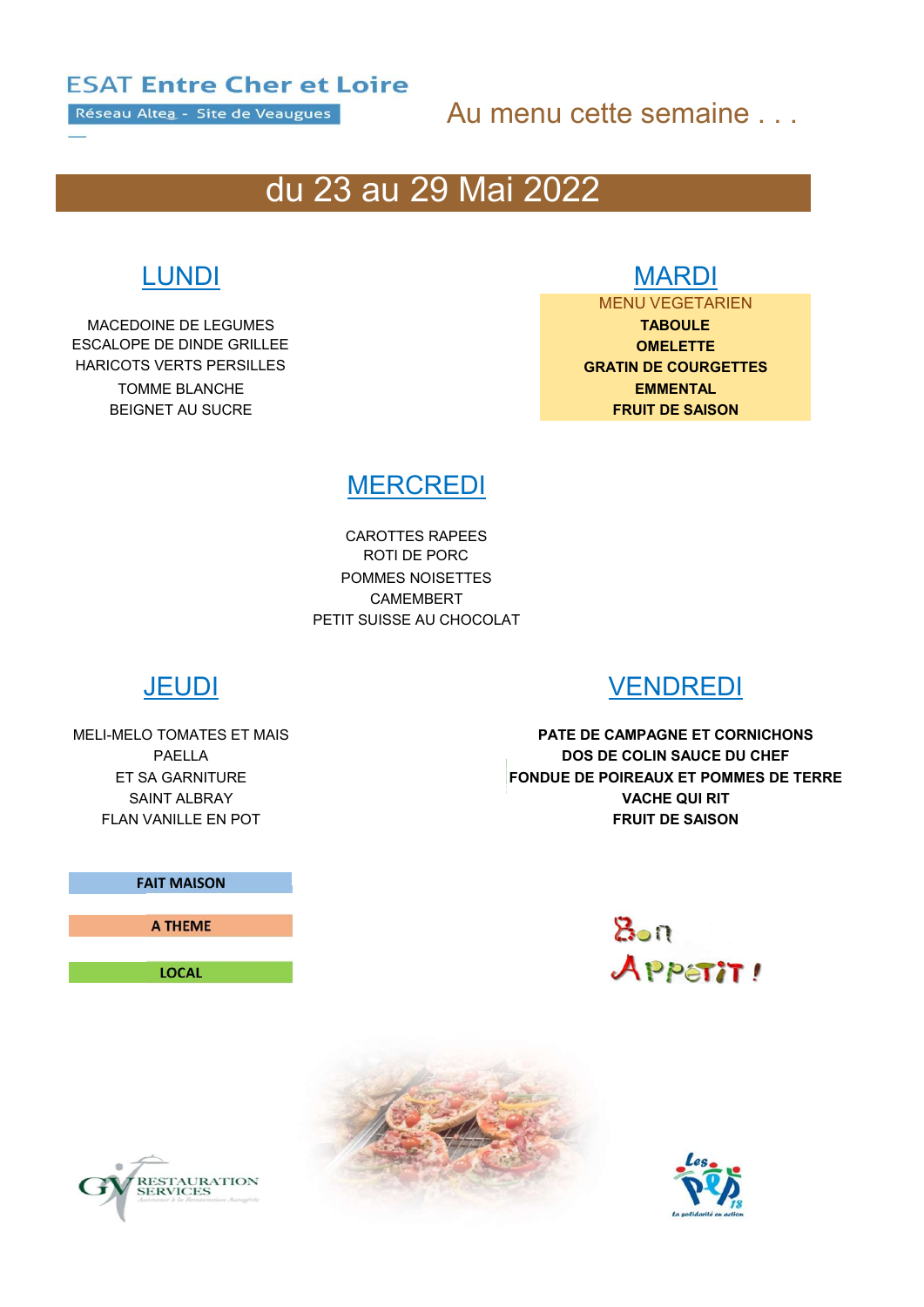Réseau Altea - Site de Veaugues

## Au menu cette semaine . . .

## du 30 mai au 5 juin 2022

## LUNDI MARDI

SAUCISSON SEC ET CORNICHONS MACEDOIRE DE LEGUMES MAYONNAISE BLANQUETTE DE VEAU CEUR DE MERLU PENNES BROCOLIS ET RIZ EDAM TARTARE AIL ET FINES HERBES ECLAIR VANILLE **ECLAIR VANILLE COMPOTE POMME BANANE** 

## **MERCREDI**

SURIMI SAUCE COCKTAIL ESTOUFFADE DE PORC POMMES DE TERRE MIMOLETTE CLAFOUTI AUX POMMES

MENU VEGETARIEN

### FAIT MAISON

A THEME

LOCAL



COMCOMBRES A LA CREME CAROTTES RAPEES VINAIGRETTE PANE EPINARDS FROMAGE NOIX DE JOUE DE PORC CONFITE **HARICOTS ROUGES PUREE DE PETITS POIS** GOUGA YAOURT NATURE **FRUIT DE SAISON BEIGNET FRAMBOISE** 





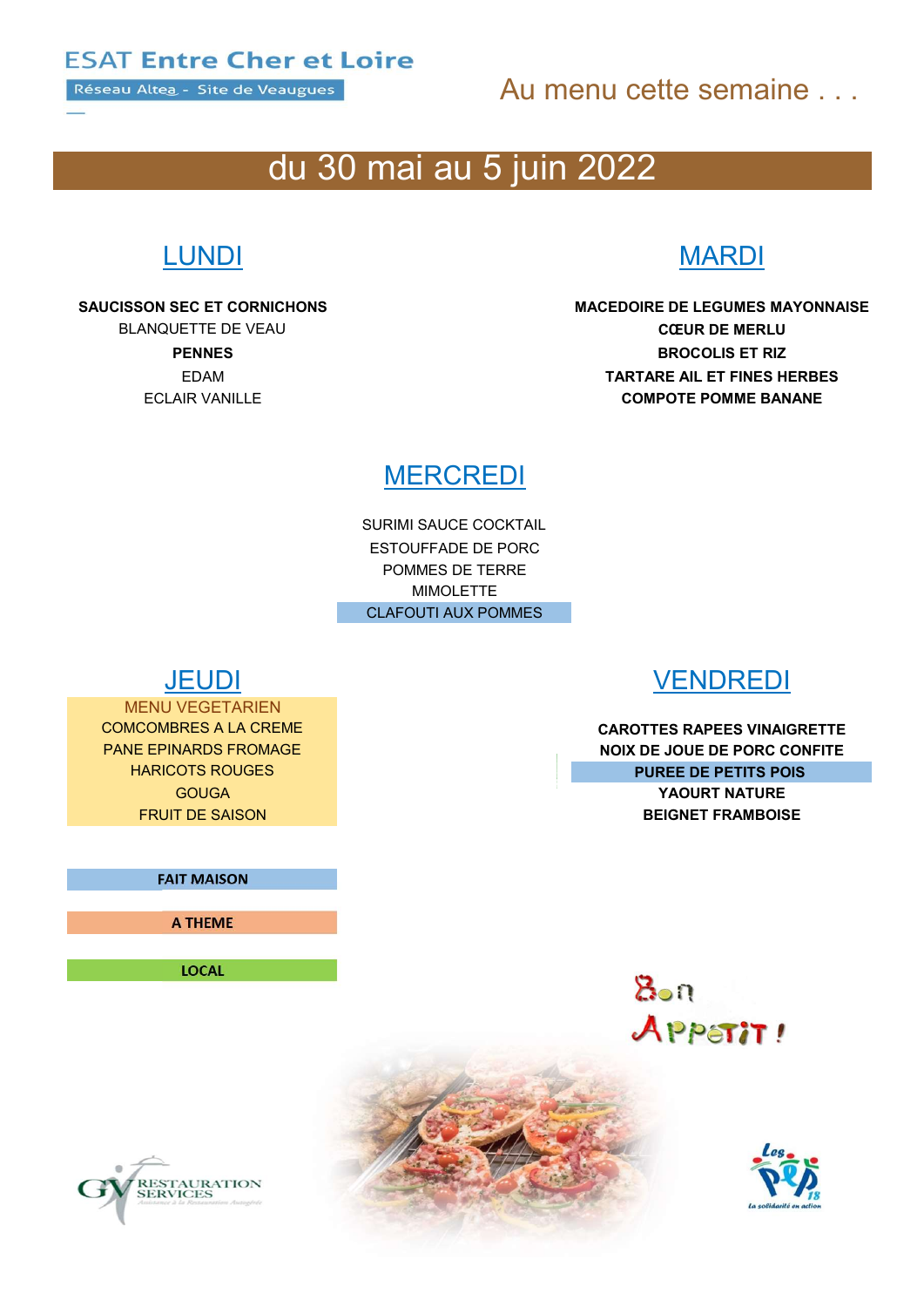Réseau Altea - Site de Veaugues

Au menu cette semaine . . .

## du 6 au 12 juin 2022

### MORTADELLE CORNICHONS FEUILLETE FROMAGE

POMMES ROSTIES DUO D'HARICOTS MUNSTER **CAMEMBERT** TARTE CITRON MERINGUEE FRUIT DE SAISON

# LUNDI MARDI

## MENU VEGETARIEN

FILET MIGNON DE PORC **CORDON BLEU VEGGIE** 

### **MERCREDI**

BETTERAVES SAUCE SALADE BEIGNET DE POISSON COURGETTES PROVENCALES FROMAGE BLANC NATURE COMPOTE DE POMMES

A LA CARBONARA POTATOES

FAIT MAISON

A THEME

LOCAL



MELON FARANDOLE DE TOMATES SPAGHETTIS **HAMBURGER** BRIE **VAHCE QUI RIT** CREPE AU CHOCOLAT **WE CONSIDER A CHOCOLAT CREPE AU CHOCOLAT** 





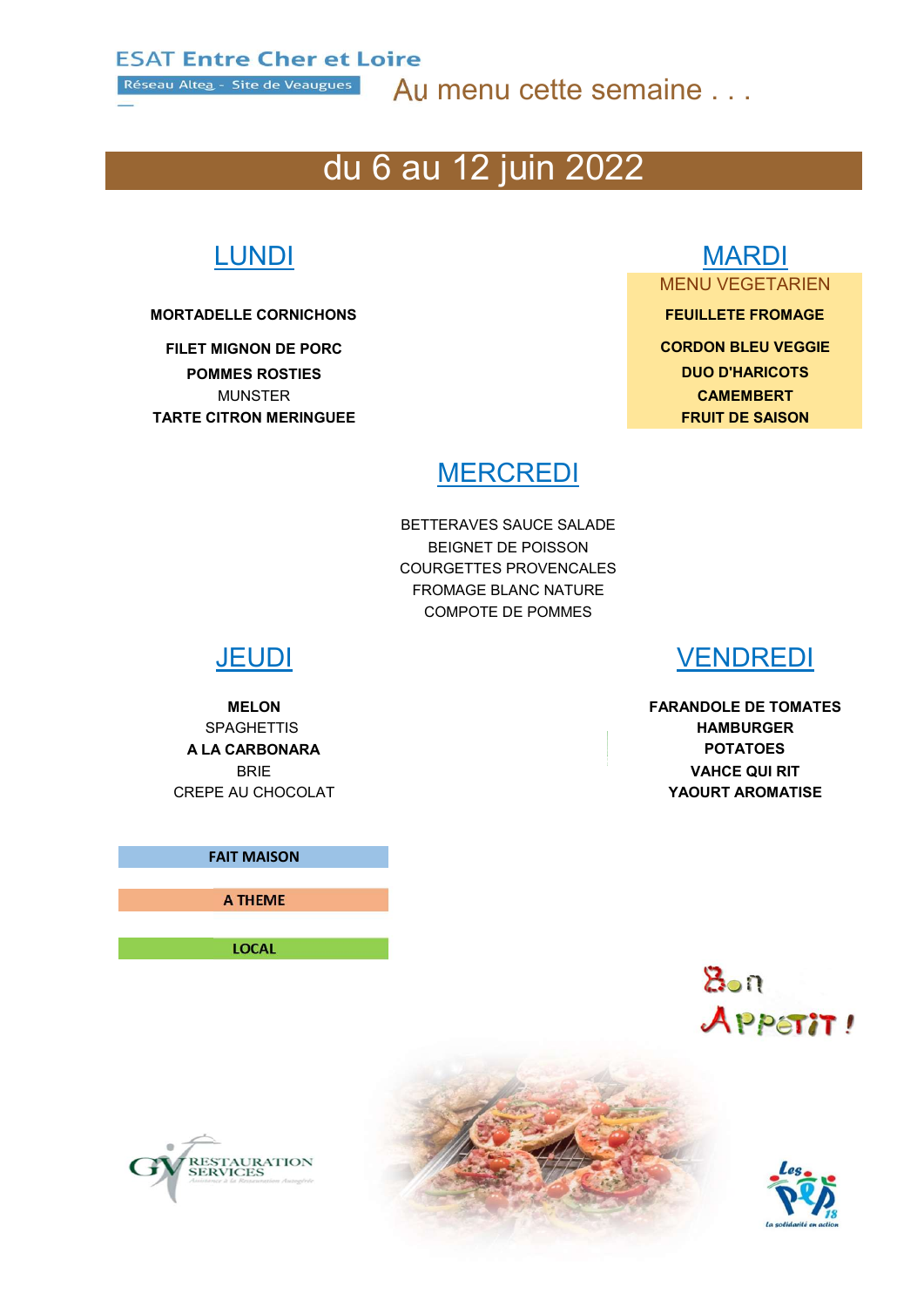Réseau Altea - Site de Veaugues

## Au menu cette semaine . . .

# du 13 au 19 juin 2022

PIEMONTAISE COLESLAW HOKI SAUCE DU CHEF TAJINE DE LEGUMES **JARDINIERE DE LEGUMES** SEMOULE SEMOULE

## LUNDI MARDI

MENU VEGETARIEN EDAM EMMENTAL DONUT'S FRUIT DE SAISON

### **MERCREDI**

CONCOMBRES EN RONDELLES BROCHETTE DE POISSON PANE RIZ PILAF MUNSTER YAOURT AROMATISE

SARDINES A L'HUILE DE LONGIER ET LE CONSTANTINO DE LONGIER DE LONGIER DE LONGIER DE LONGIER DE LONGIER DE LONGIER ESCALOPE VIENNOISE KNACKI PETITS POIS ET JEUNES CAROTTES **EXECUTES** PUREE DE POMMES DE TERRE FROMAGE BLANC NATURE VACHE PICON

## FAIT MAISON A THEME

LOCAL

## JEUDI VENDREDI

FRUIT DE SAISON **MOUSSE AU CHOCOLAT AU LAIT**